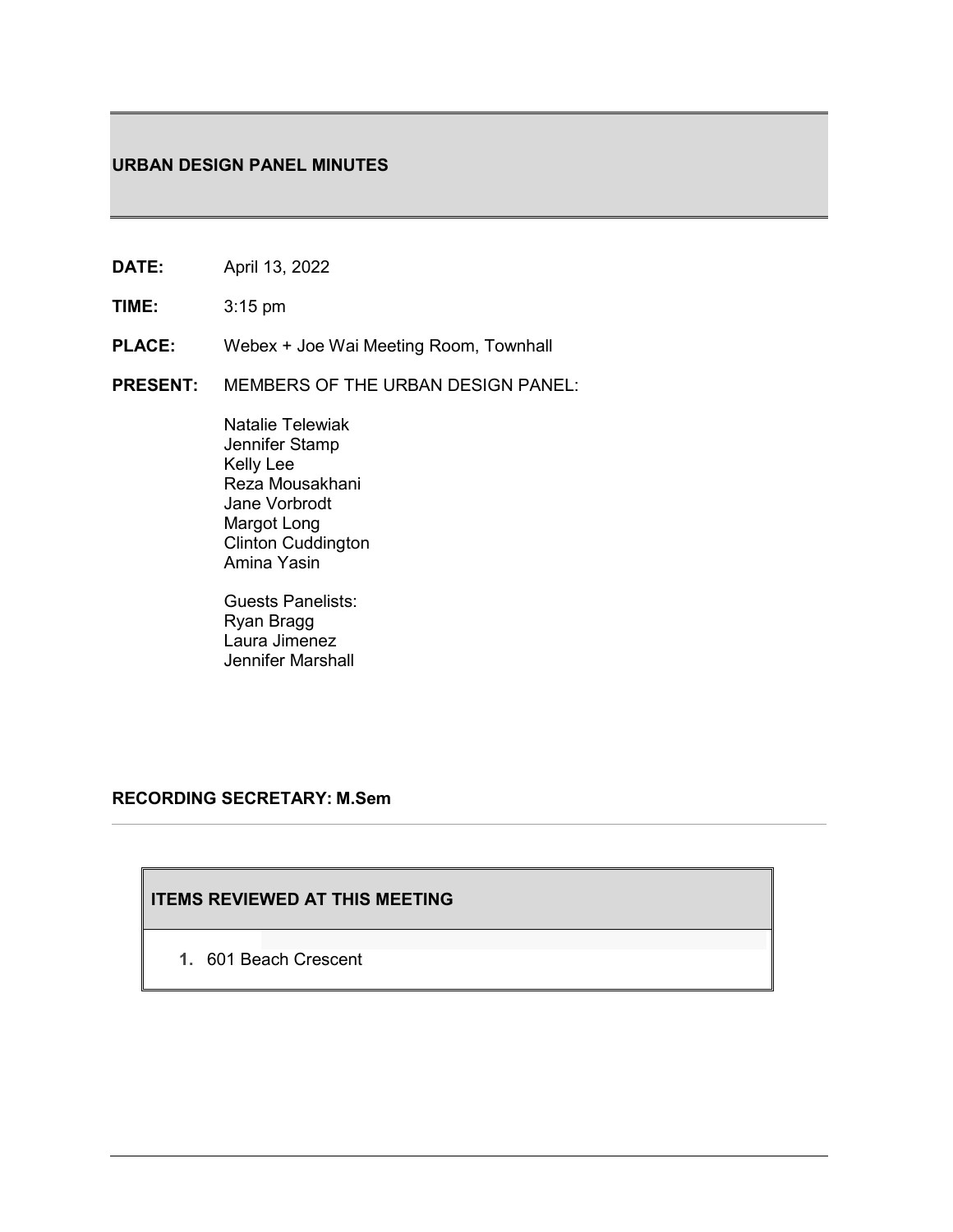**BUSINESS MEETING** Chair, MS. TELEWIAK, called the meeting to order at 3:10 p.m. and noted the presence of a quorum.

| 1. | <b>Address:</b><br><b>Permit No.:</b><br><b>Description:</b>                                | 601 Beach Crescent<br>RZ-2021-00162<br>To develop a 53-storey mixed-use building, consisting of 303<br>market residential dwelling units and 152 social housing dwelling<br>units, with 2,721 $m2$ (29,288 ft <sup>2</sup> ) of commercial space at grade;<br>all over three levels of underground parking, including 453<br>parking spaces and 911 bicycle spaces. The floor space ratio is<br>7.49, the floor area is $43,249$ m <sup>2</sup> (465,525 ft <sup>2</sup> ) |
|----|---------------------------------------------------------------------------------------------|----------------------------------------------------------------------------------------------------------------------------------------------------------------------------------------------------------------------------------------------------------------------------------------------------------------------------------------------------------------------------------------------------------------------------------------------------------------------------|
|    | Zoning:<br><b>Application Status:</b><br><b>Review:</b><br><b>Architect:</b><br>Delegation: | $CD-1$<br>Complete Development Application (Higher Building)<br>Fourth<br><b>GBL</b> Architects Inc.                                                                                                                                                                                                                                                                                                                                                                       |
|    | Staff:                                                                                      | Derek Robinson                                                                                                                                                                                                                                                                                                                                                                                                                                                             |

## **EVALUATION:** Support with recommendations (7/4)

### **Planner's Introduction:**

Development Planner, Derek Robinson, briefly outlined the site and context, followed by an overview of the Higher Buildings Policy expectations. He then provided a brief outline of the proposal and an overview of the five Panel consensus recommendations from the previous UDP review in October, 2021. Finally, the staff questions to the Panel were presented, noting AIBC Bulletin 65.

## **Advice from the Panel on this application is sought on the following:**

1) Has the applicant successfully satisfied the expectations of the higher buildings policy including adequately responding to the previous UDP consensus recommendations?

2) For future design development please provide comment on newly introduced public realm elements such as the mechanized lift and planted slope along Rolston Street.

## **Applicant's Introductory Comments:**

Applicant addressed recommendations from previous UDP.

1. Resolution of the tower and podium intersection/relationship to provide clear conceptual continuity and approach to all sides of the building;

The tower shape and design intentionally mimic movement and flow when seen from different viewpoints. The design development of the podium becomes a response of how the tower continues this movement and flow to the ground. The podium, as the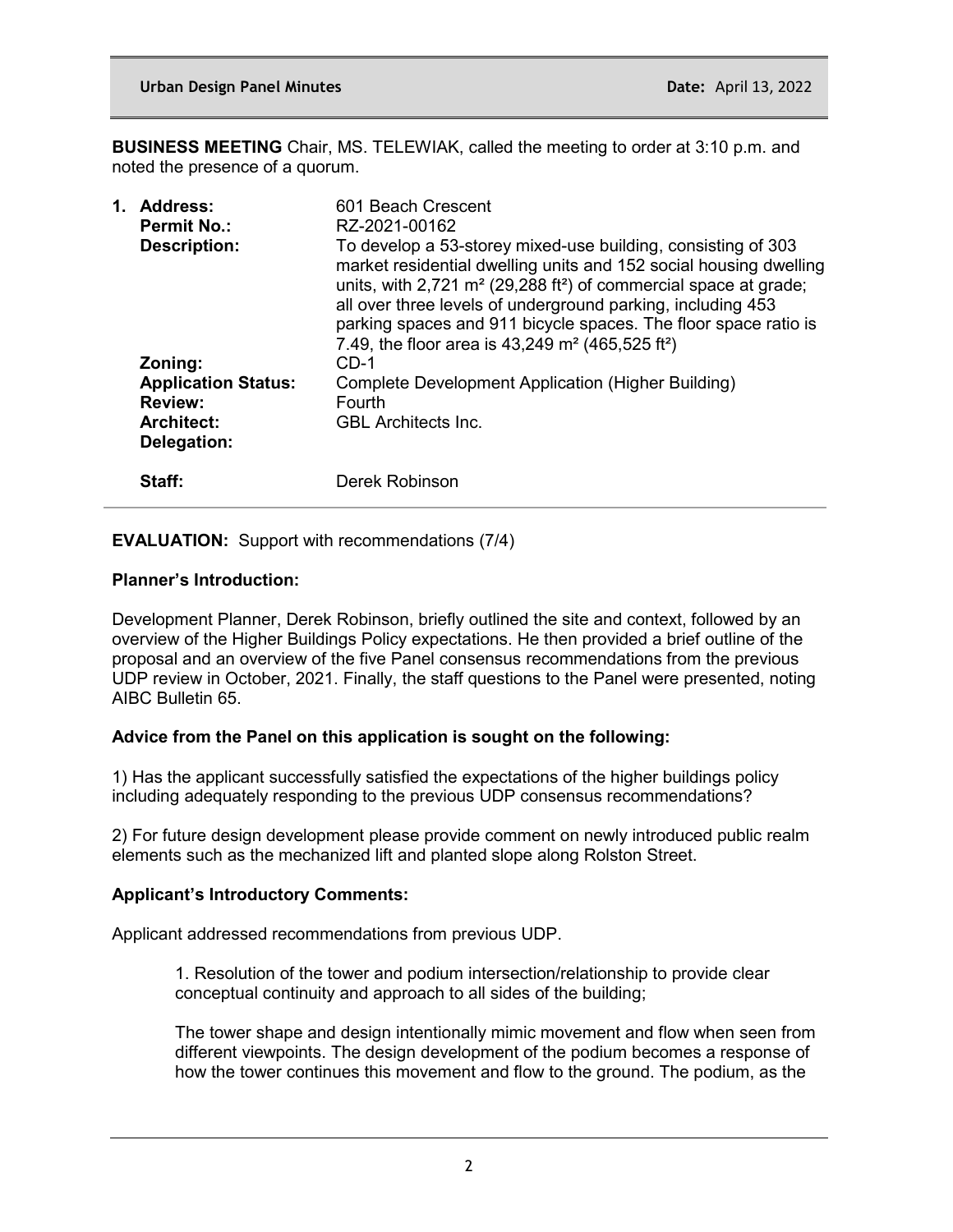receiver and transition to the ground plane, mitigates the inherent slope of the site by creating strong edges that "contain" the flow.

Along Rolston Street, the tower flows down and cascades toward the corner at Beach Crescent.

The resolution of the tower and podium interface and continuity is expressed through form and contrast articulated through a cohesive and simple material and color palette

2. Design development to public realm to demonstrate best practices and accessibility and public safety;

Applicant noted the slope is universally accessible and there were improvements to grading approach to not exceed 5%.

3. Architectural and landscape approach to the Seymour Mews to reflect consistently with the overall project concept and also reflect uniqueness to neighbors;

Applicant noted the design of the façade along Seymour Mews considers both macro and micro scale in order to align with the overall project concept and to reflect the neighboring character.

4. Clear understanding of the materials proposed.

Applicant noted the building material and palette is intentionally simple and gives a great impact.

The main material palette is limestone cladding, the triple glazed curtain wall, some fitted glass panels that are used in the retail section.

5. Design development to demonstrate leadership in sustainability.

Applicant presented the sustainable design strategy as follows:

Passive response:

- 1) Form factor: 5
- 2) Window to all ratio: 51%
- 3) Overall wall: R-7.5 effective
- 4) Steel framing wall w/5" exterior insulation: R-17.0 effective
- 5) Curtain wall spandrel: R-7 effective
- 6) Triple glazed windows
- 7) Thermally broken balconies
- 8) Exterior insulated curbs
- 9) Eyebrows/shades w/point connections
- 10) Enhanced air barrier commissioning w/ 0.1 infiltration target.

Active response

- 11) Direct ventilation w/ HRV @ 78%+SRE
- 12) Mechanical Plant: Air-sourced heat pump (ASHP)
- 13) Domestic hot water: heat pump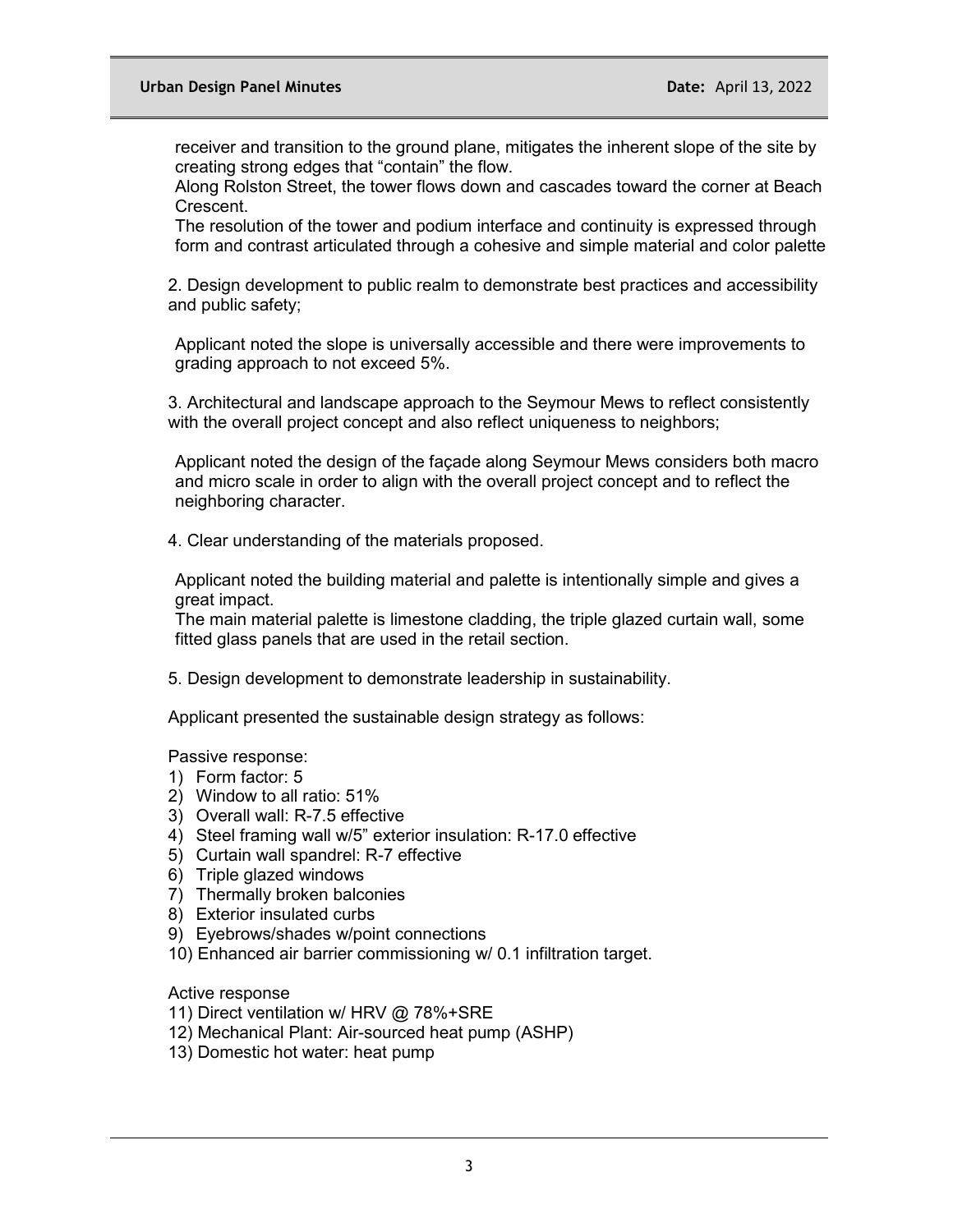# **Applicant and staff took questions from Panel.**

# **Panel's Consensus on Key Aspects Needing Improvement:**

Having reviewed the project, it was moved by **MR. MOUSAKHANI** and seconded by **MS. STAMP** and was the decision of the Urban Design Panel:

> THAT the Panel Recommend Support with recommendations to the project with the following recommendations to be reviewed by City Staff:

- 1) Reconsider materiality, detailing of podium and explore use of local contextual material.
- 2) Recommend applicant coordinate with city staff to define an accessibility solution that is integrated including reviewing city building grades and elimination of an exterior mechanical lift.
- 3) Design development to study envelope detailing relative to window to wall ratio with consideration given to maintaining building concept.
- 4) Enhancement of material in the public realm.
- 5) Design development to improve the expression of the relationship between tower and podium.

## **Panel Commentary**

Panelists commended applicant for improvements and response to previous UDP considerations.

A Panelist noted the materiality and architectural expression of the podium is much more simplified than what has been seen previously.

A Panelist noted the massing design is calmer, better and cleaner compared to previous design.

A Panelist noted the accessibility and public safety for this project of this nature does not meet the City's higher building requirements for a high quality public realm.

Some Panelists noted this project is not there yet as a legacy project.

A Panelist noted the "dancing pair" motif (with Vancouver House) expects rhythm, proportion, and fluidity of a dancer. The fluidity is dis-continuous, the podium does not connect, there is not enough skin articulation; it needs to move more or in a slightly different way, the current skin and volumetric moves are not working well enough together; there are some elegant forms but collectively the skin and the form of the building are fighting each other in some cases.

In general the Panel recommended removing the mechanical lift altogether as there are concerns with it feeling exclusionary and not improving the public realm despite its intent to provide more accessibility.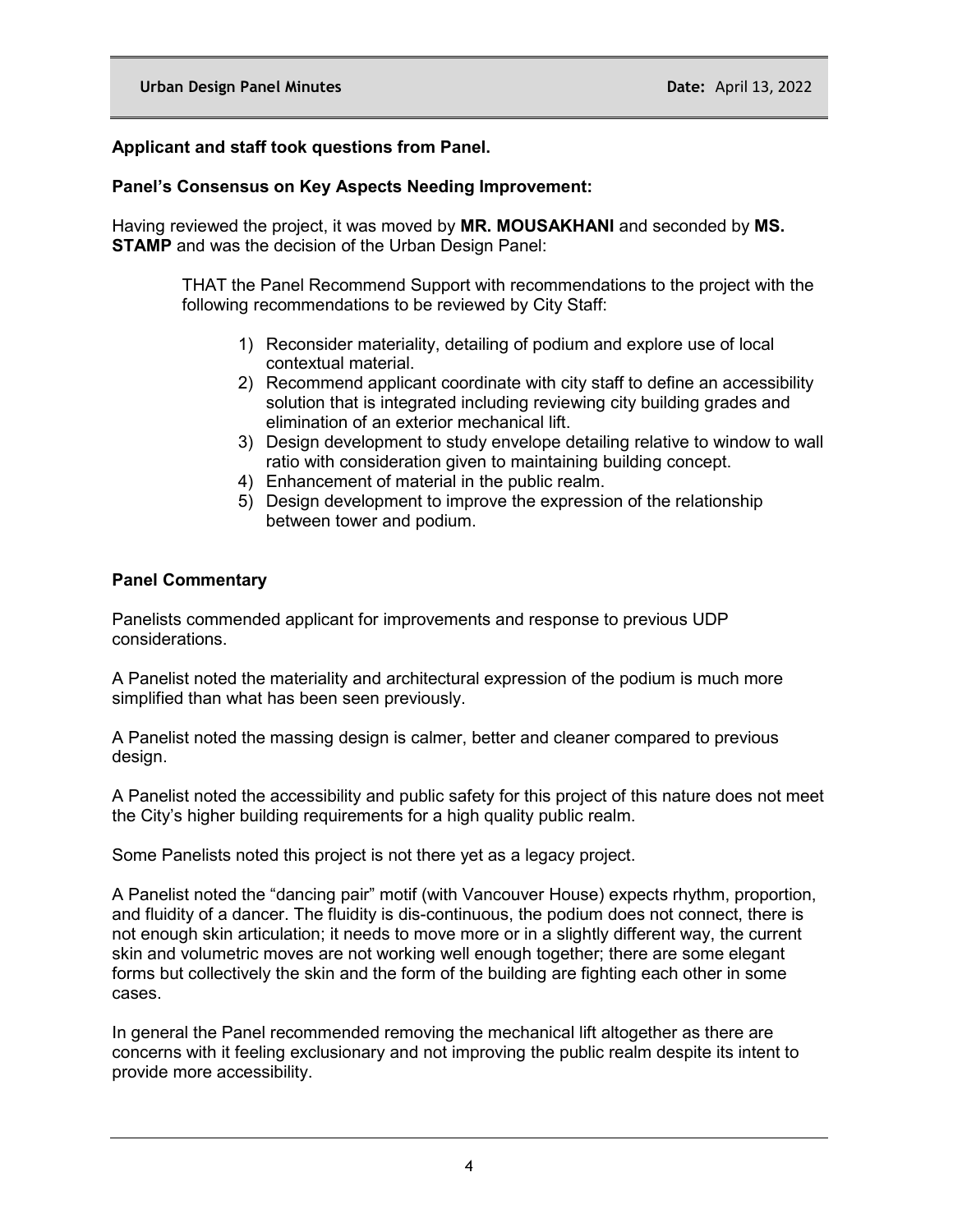Some Panelists noted the mechanical lift will require regular maintenance as it will break down and be out of power at times.

A Panelist recommended an elevator as a simple alternative solution to the mechanical lift.

Some Panelists noted the mechanical lift does not feel accessible, universal nor inclusive; it is not something everyone would feel welcome to use; if the solution to accessibility is not ideal it will create a new barrier of social stigma. The Panel encouraged a solution that is accessible for everyone to use; the design needs to be sensitive to all disabilities including those with visual impairment requiring a lot of signage and visual contrast.

A Panelist noted the lift would be a safety and security issue and it will be too much to ask the developer and landlord to have to manage that.

A Panelist noted ramping all in one spot won't be successful and suggested to break down grade along the edge so there are landings.

A Panelist noted the lift is challenging to resolve and suggested making the stair grander and make use of the city sidewalk for accessibility.

A Panelist noted coming off the off ramp the bridge façade of the podium and tower will be viewed from above which is unfortunately unforgiving because that is where the podium and tower meet at the poorest connection as that is where the continuity is lost. The challenge there is for it to flow and come down, taking advantage of the conceptual approach of a dancing and flowing element, it doesn't flow, it comes down and crashes resulting in a lost opportunity at that point.

A Panelist suggested one way to deal with a slopped site is to break up that experience by having seating at regular intervals and hand rails along the steep section of the sidewalk.

A Panelist noted the way the containment wall comes down to grade with the vegetative slope is a great improvement to the project, it is a typographical move which works for this site quite well, however, it does suggest that it has public access. The applicant was encouraged to look at whether that space can be provided to the community or is there more generosity that can be allowed there.

A Panelist noted if the stairs are going to be left in the current configuration the treads need to be perpendicular to the line of travel to be supported by the code.

A Panelist noted the green slope feature will require a CPTED solution at the top as a safeguard to prevent people from coming down at night. Panelist suggested creating a safety barrier such as a glass wall at the top.

Some Panelists noted inaccessibility of the mews on Rolston could use some more design development.

A Panelist noted the motion and continuity is not convincing between tower and podium. The geometry and the flow of the podium doesn't respond to the tower in a direct way. The podium looks more like a series of rectangular linear blocks on the corners, compared to the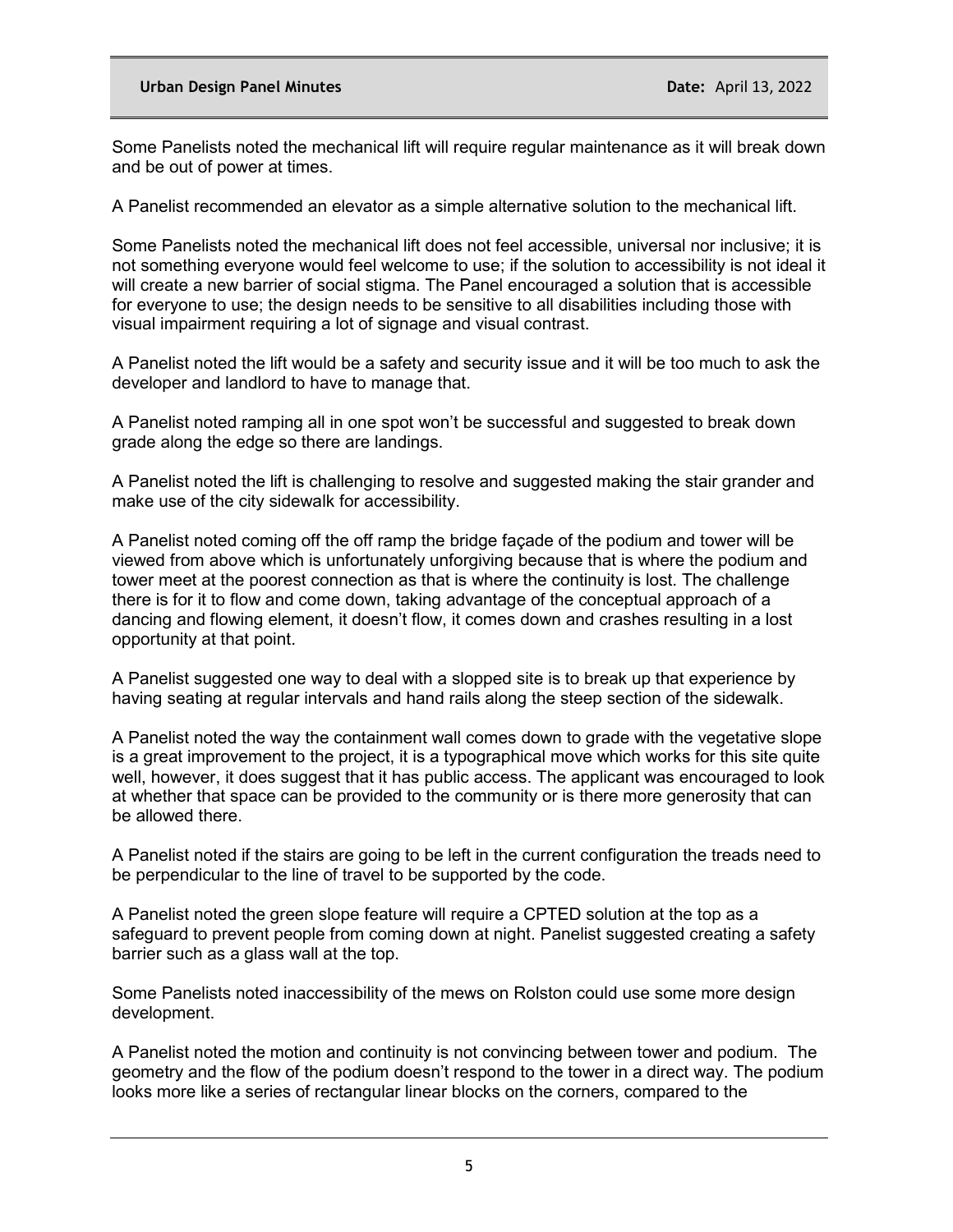curvilinear nature of the tower, they are incongruent, the upper podium being the contrasting element.

A Panelist noted the lower and upper podium were more aligned and complementary to one another.

Panelists noted improvements with the resolution of podium and expression of the tower.

Panelists suggested further exploration on the way in which the building resolves itself to the ground. Some Panelists noted the podium could benefit from a more gradual transition to the ground.

Some Panelists noted the connections to Seymour Mews is well resolved and consistent with the overall project concept.

Some Panelists encouraged the landscape flow up onto the podium edge.

Regarding the curtain wall glass portions of the podium, a Panelist noted it is not clear on the tower, what is glass and what is solid spandrel. In addition, the two-storey mass that is around the pool, feels like an office. Panelist encourage there to have a more residential feel to it.

A Panelist noted appreciation of the curved line on the façade to help anchor the curvature of the massing as it expressed the design intent. The curved line from the tower to the ground provides visual continuity.

A Panelist noted the quality of materials and landscape have deteriorated from the last iteration.

In general Panelists noted the previous iteration of the limestone treatment was more successful because it was treated and expressed in a more contemporary fashion.

Panelists suggested design development to the limestone. A Panelist noted there is an imperialist kind of quality to it that might go against the dancing form.

In general Panel highly encouraged applicant to use regionally specific materials.

In general Panel noted the limestone felt foreign to the project and could benefit from a more local interpretation focusing more on the embodied carbon and local aspects of the materials.

A Panelist noted the building has become a clutter with a series of façade approaches.

Panelists noted there is opportunity to further enhance the use of materials on market, affordable market housing and roof decks.

Some Panelists encouraged enhancing the quality of materials along the public realm on Rolston.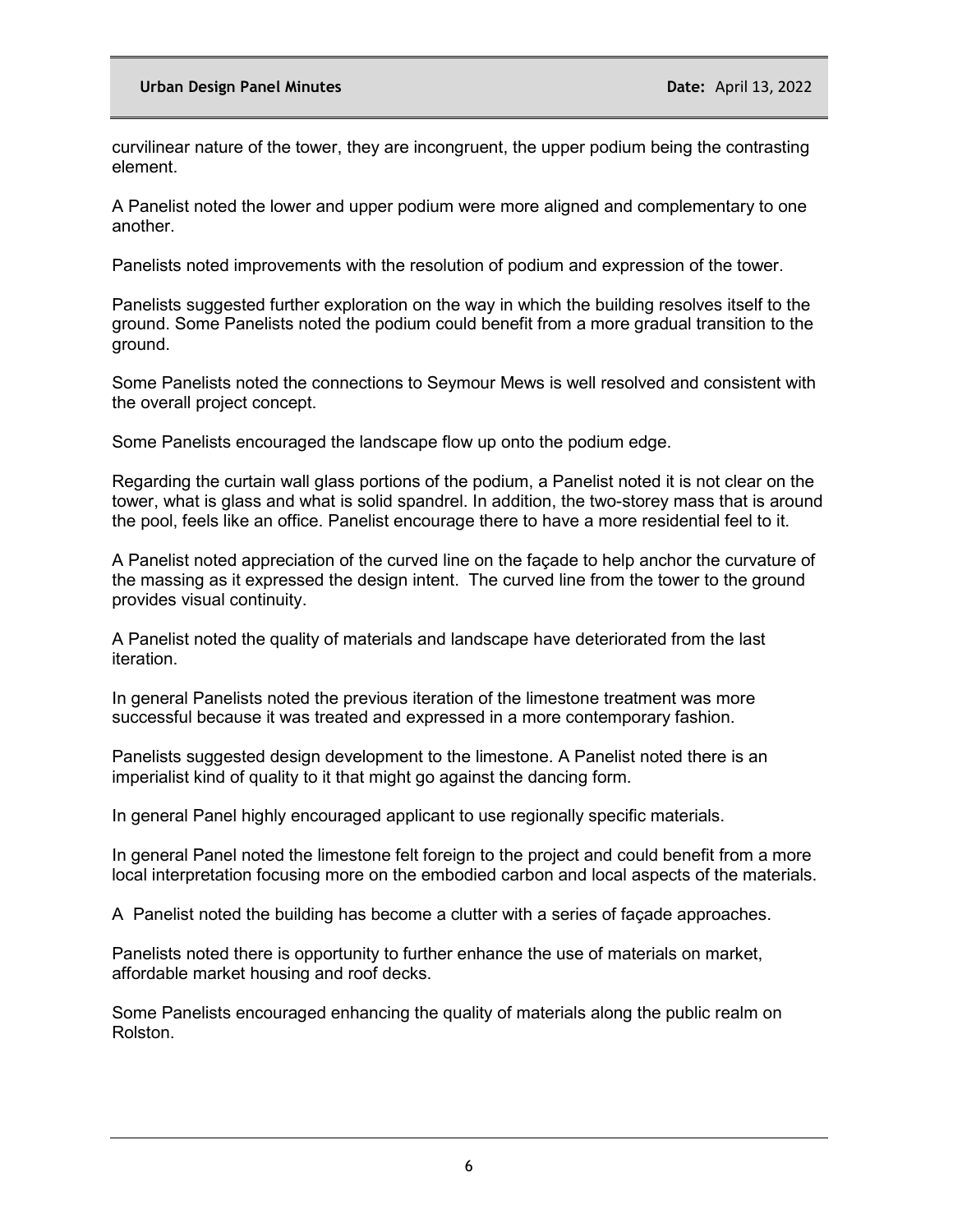Some Panelists found the heaviness of the material added monumentality. A Panelist noted the coffered and slopped ledger is not appropriate for this location could benefit from further design development.

A Panelist noted the Seymour Mews has a better grade relationship to the existing. Panelist suggested using similar materiality to what is across the mews to unify elements of the ground plane.

A Panelist noted appreciation for the limestone, it helps anchor the project to the site and the overall movement.

A Panelist suggested the applicant be more mindful of the material palette chosen, to ensure it stays simple and less busy, there are concerns it may get busy again.

A Panelist noted the limestone element is convincing if viewed as a plinth, on top is the dress of the dancer. Panelist noted the challenge is when the dress comes down to the tower and doesn't make sense at the upper podium. The plinth makes sense but there is a piece in the middle that needs to be addressed partly due to the geometry of the upper podium in the middle with the dress. There is a challenge with tower-podium that needs to be addressed.

A Panelist noted the curvilinear motif is lost in places on the tower where there is a decorative element of sun shade, and in some areas it straighten up and becomes a straight line, lacking continuity of the motif that is chosen.

A Panelist noted the Seymour mews has improved.

Panelists commended the different elements of sustainability included in the project.

Panel encouraged opportunities to further push the expression of sustainability in the public realm.

Some Panelists noted having greenery is more important than mitigating water use in this environment. They suggested roof decks as a sustainable approach.

Panelists commended the inclusion of social housing in this project

A Panelist encourage applicant to find solutions to keep people on its site in a socially sustainable way and not running for cover under the minimal eaves provided.

A Panelist noted the building system can be fully electrified.

A Panelist noted carbon reduction of locally sourced material is an opportunity to provide savings in the future.

A Panelist noted there were no comments about urban agriculture or food security.

A Panelist noted the complimentary forms interacts well with the neighbouring tower.